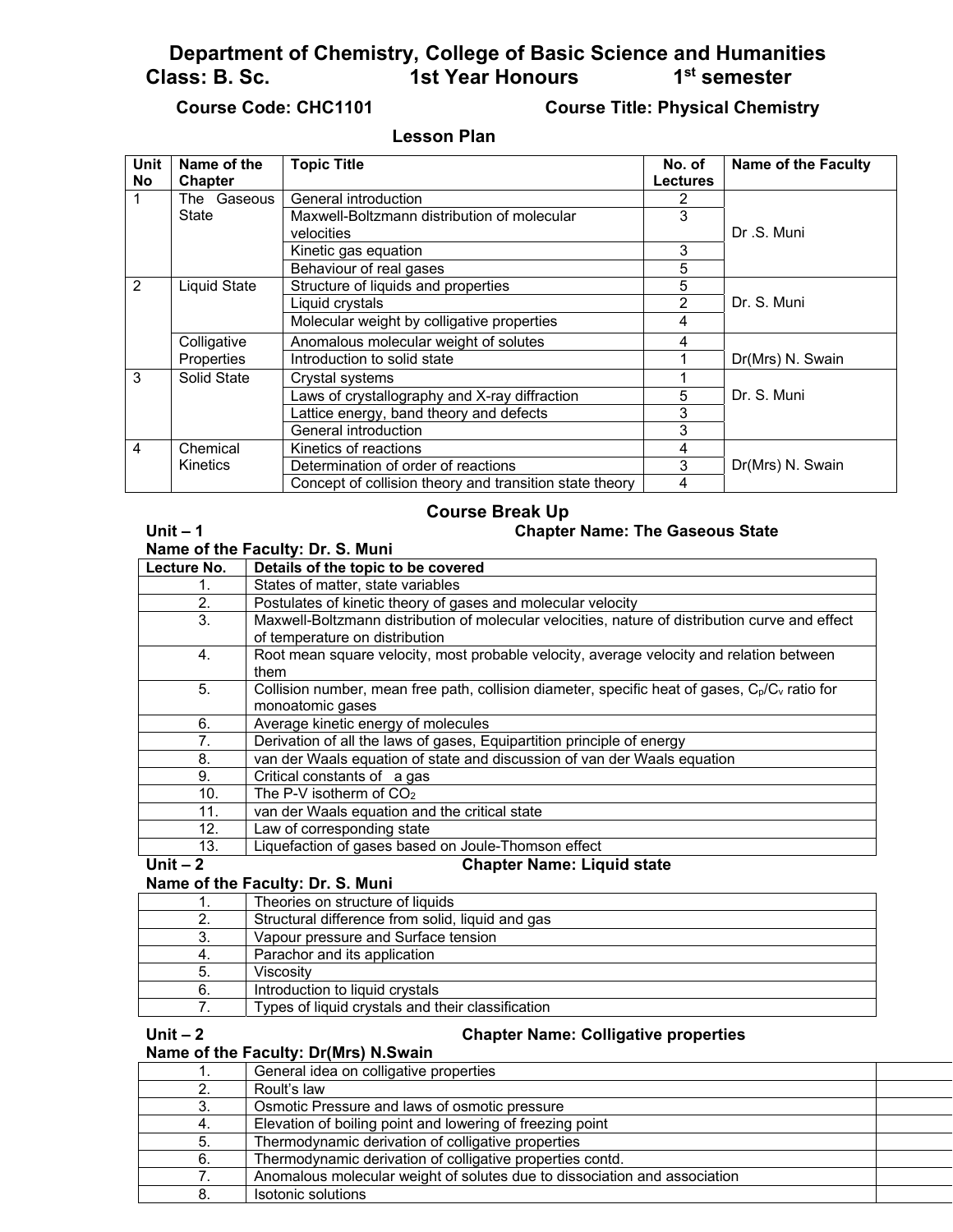| Name of the Faculty: Dr. S. Muni |                                                                             |  |
|----------------------------------|-----------------------------------------------------------------------------|--|
| Lecture No.                      | Details of the topic to be covered                                          |  |
|                                  | The Study of crystal, types of crystal symmetry elements in crystal         |  |
| 2.                               | Space lattice, unit cell, Crystal systems                                   |  |
| 3.                               | Law of constant interfacial angle, Law of rational indices, Law of symmetry |  |
| 4.                               | Lattice planes and dimension, X-ray diffraction by crystal                  |  |
| 5.                               | Bragg's equation derivation.                                                |  |
| 6.                               | Crystal structure of NaCl, KCI ionic solids (AB type),                      |  |
|                                  | Lattice energy and its calculation.                                         |  |
| 8.                               | Qualitative treatment of Band theory of solids,                             |  |
| 9.                               | Point defects in solids - Frenkel defects                                   |  |
| 10.                              | Schottky defects                                                            |  |

# **Unit – 4 Chapter Name: Chemical Kinetics**

**Name of the Faculty: Dr. (Mrs.) N. Swain**

| Lecture No. | Details of the topic to be covered                                                       |
|-------------|------------------------------------------------------------------------------------------|
|             | Basic principles of chemical reaction, rate of reaction                                  |
| 2.          | Factors affecting rate of reaction                                                       |
| 3.          | Order and molecularity of reaction                                                       |
| 4.          | Kinetics of zero and first order reactions                                               |
| 5.          | Radioactive decay as first order reaction, half-life period, pseudo first order reaction |
| 6.          | Pseudo first order reaction (continued)                                                  |
| 7.          | Kinetics of second order reaction                                                        |
| 8.          | Differential method, method of integration                                               |
| 9.          | Fractional change method, Ostwald's isolation method, graphical method                   |
| 10.         | Postulates of collision theory, concept of activation energy                             |
| 11.         | Calculation of activation energy and Arrhenius equation                                  |
| 12.         | Transition state theory                                                                  |
| 13.         | Expression for the rate constant based on equilibrium constant and thermodynamic aspects |
| 14.         | Simple opposing reaction of the type, $A \rightleftharpoons B$                           |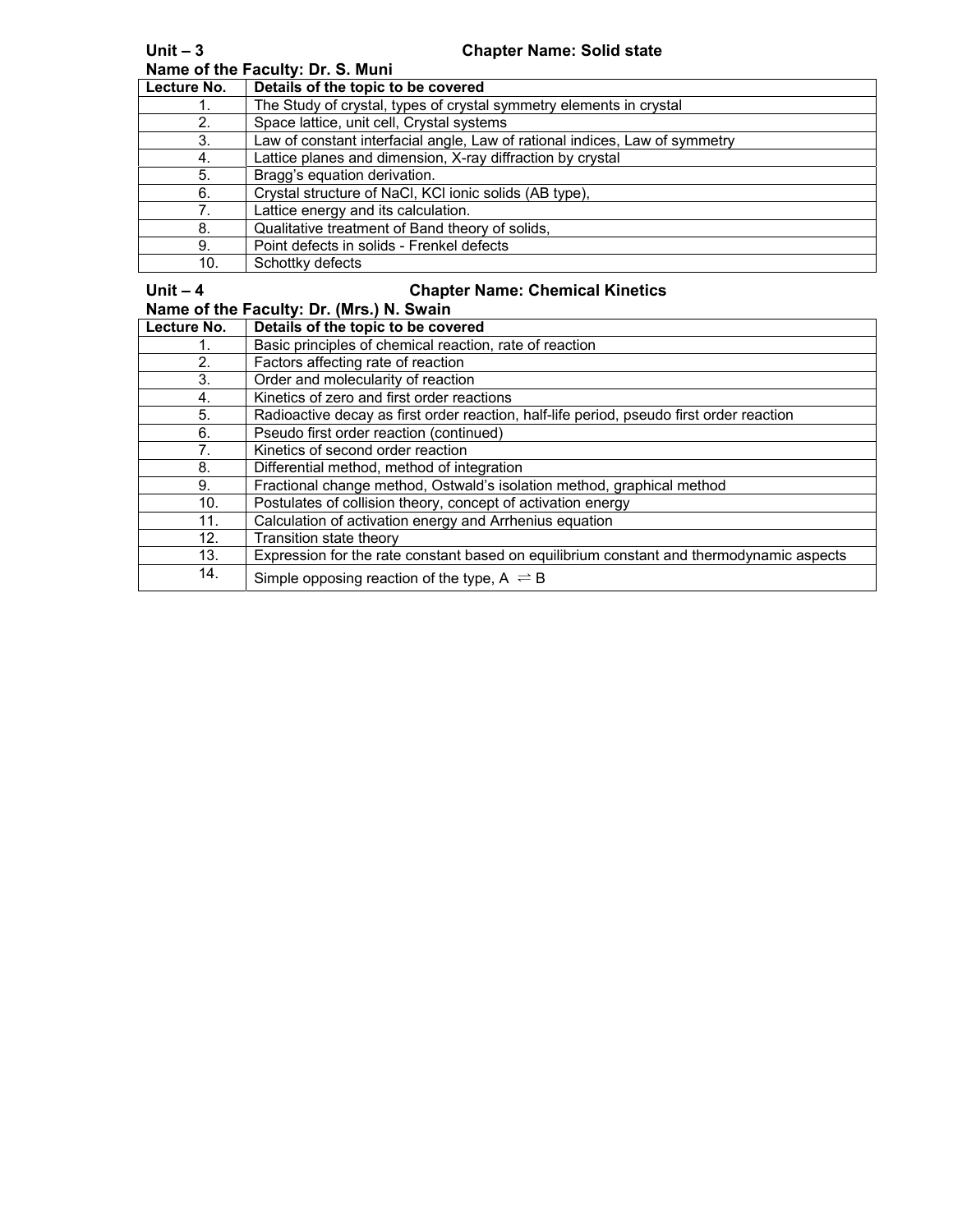# **Course Code: CHC1102 Course Title: Inorganic Chemistry – I**

**Lesson Plan** 

| Unit<br><b>No</b> | Name of the<br><b>Chapter</b> | <b>Topic Title</b>                                                                     | No. of<br><b>Lectures</b> | <b>Name of the Faculty</b> |
|-------------------|-------------------------------|----------------------------------------------------------------------------------------|---------------------------|----------------------------|
| $\mathbf{1}$      | Atomic                        | Introduction, theories of atom                                                         | 4                         | Mr.S.R.Panda               |
|                   | <b>Structure</b>              | Schrödinger's wave equation, significance of $\Psi \Psi^2$ ,                           | $\overline{2}$            |                            |
|                   |                               | quantum numbers                                                                        |                           |                            |
|                   |                               | Different wave functions and shapes of orbital                                         | 3                         |                            |
|                   |                               | Contour boundary and probability diagrams.                                             | 1                         |                            |
|                   |                               | Rules for filling electrons in various orbitals electronic                             | $\overline{3}$            |                            |
|                   |                               | configuration                                                                          |                           |                            |
| 2                 | Periodicity<br>$of \vert$     | Periodic properties : Effective nuclear charge,                                        | 4                         | Dr.H. S.Sahoo              |
|                   | Elements                      | shielding effect, atomic radii                                                         |                           |                            |
|                   |                               | lonic radii, covalent radii, ionization enthalpy, and                                  | 6                         |                            |
|                   |                               | applicationsof ionization enthalpy.                                                    | $\overline{3}$            |                            |
|                   |                               | Electronegativity and its variation                                                    |                           |                            |
| 3                 |                               | General characteristics, Types of ions, size effect,                                   | 4                         |                            |
|                   | Chemical                      | radius ratio rule,                                                                     |                           | Dr(Mrs) S. Jena            |
|                   | Bonding-I                     | Born-Landé equation, lattice energy, Born-Haber                                        | $\overline{4}$            |                            |
|                   |                               | cycle, Madelung constant                                                               |                           |                            |
|                   |                               | Lewis structure, Valence Bond theory (Heitler-                                         | 4                         |                            |
|                   |                               | London approach),                                                                      |                           |                            |
|                   |                               | hybridization, Resonance, Molecular orbital theory                                     | 4                         |                            |
|                   |                               | (VSEPR) theory, polarizability, Fajan's rule, Ionic                                    | $\overline{2}$            |                            |
| 4                 | Chemical                      | character in covalent compounds<br>Qualitative idea of valence bond and band theories, | $\overline{5}$            |                            |
|                   |                               |                                                                                        |                           |                            |
|                   | bonding-II                    | defects in solids, dipole-dipole interactions                                          |                           |                            |
|                   |                               | van der Waals forces, ion-dipole forces,                                               | $\overline{4}$            |                            |
| 4                 | Oxidation                     | Hydrogen bonding<br>Redox equations, Standard Electrode Potential                      | $\overline{2}$            | Dr(Mrs) S. Jena            |
|                   | Reduction                     |                                                                                        | $\overline{2}$            |                            |
|                   |                               | redox stability in water, Frost Latimerdiagrams,<br>Pourbaix diagrams                  |                           |                            |
|                   |                               | extraction of the metals.                                                              | $\overline{2}$            |                            |
|                   |                               |                                                                                        |                           |                            |

# **Course Break Up**

# Unit – 1 Chapter Name: Atomic Structure

| Name of the Faculty: Mr. S. R. Panda |                                                                                        |  |
|--------------------------------------|----------------------------------------------------------------------------------------|--|
| Lecture No.                          | Details of the topic to be covered                                                     |  |
|                                      | Introduction, postulates Bohr's theory, and its limitation                             |  |
| 2.                                   | Electromagnetic spectrum and its types , explanation for hydrogen spectrum             |  |
| 3.                                   | Wave concept of atomic theory, de Broglie concept and equation                         |  |
| 4.                                   | Heisenberg's Uncertainty Principle, and its significance, problems on it               |  |
| 5.                                   | Derivation of Schrödinger's wave equation,                                             |  |
| 6.                                   | significance of $\Psi$ & $\Psi$ <sup>2</sup> , Quantum numbers and their significance. |  |
| 7.                                   | Normalized and orthogonal wave functions. Sign of wave functions,                      |  |
| 8.                                   | Radial and angular wave functions for hydrogen atom.                                   |  |
| 9.                                   | Radial and angular distribution curves, Shapes of s, p, d and f orbitals.              |  |
| 10.                                  | Contour boundary and probability diagrams                                              |  |
| 11.                                  | .Pauli's Exclusion Principle, Hund's rule of maximum multiplicity,                     |  |
| 12.                                  | Aufbau's principle and its limitations, electronic configuratoion of elements          |  |
| 13.                                  | Variation of orbital energy with atomic number, problems                               |  |

## **Unit – 2 Chapter Name: Periodicity of Elements**

# **Name of the Faculty: Dr.H. S. Sahoo**

| Lecture No. | Details of the topic to be covered                                         |
|-------------|----------------------------------------------------------------------------|
|             | Periodic properties : Effective nuclear charge and its application         |
|             | Periodic properties : shielding effect and its application, Slater rules   |
|             | Periodic properties : atomic radii and its application                     |
|             | Variation of atomic radii, shielding effect and effective nuclear charge   |
| 5.          | Periodic properties : ionic radii and its application                      |
| 6.          | Periodic properties : covalent radii and its application                   |
|             | Periodic properties : ionization of energy, definition and its application |
| 8.          | Successive ionization enthalpies and factors affecting ionization energy   |
| 9.          | Electron gain enthalpy, trends of electron affinity                        |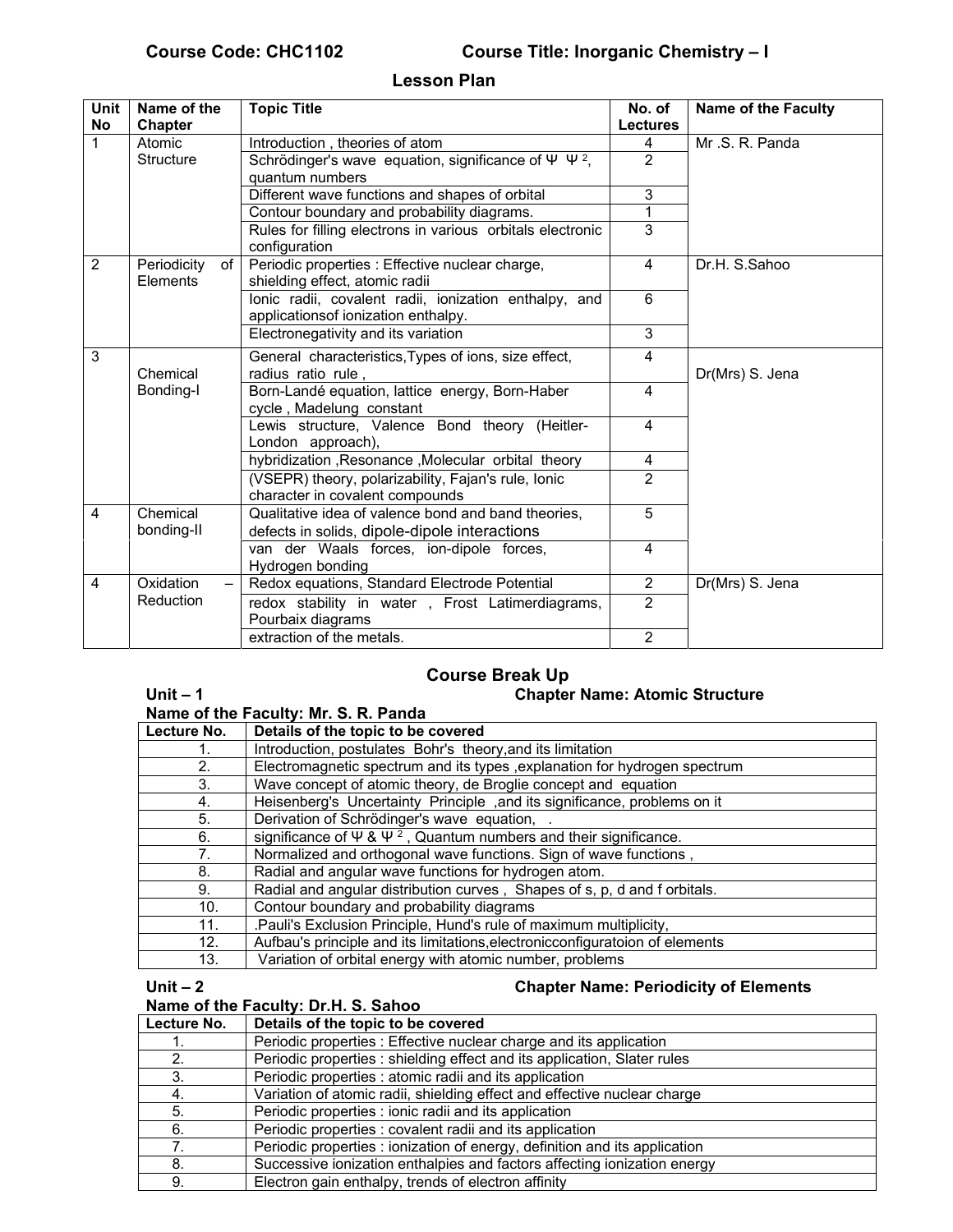| 10. | Comparison of ionization energy and electron affinity                                  |
|-----|----------------------------------------------------------------------------------------|
|     | Electronegativity: definition and application                                          |
| 12. | Pauling's/ Mulliken's/ Allred Rachow's/ and Mulliken-Jaffé's electronegativity scales. |
| 13. | Variation of electronegativity with bond order, partial charge, hybridization, group   |
|     | electronegativity, Sanderson's electron density ratio.                                 |

### **Unit – 3 Chapter Name: Chemical Bonding-I**

| Name of the Faculty: Dr. (Mrs) S. Jena |                                                                                                                                                          |  |
|----------------------------------------|----------------------------------------------------------------------------------------------------------------------------------------------------------|--|
| Lecture No.                            | Details of the topic to be covered                                                                                                                       |  |
| 1.                                     | Introduction to chemical bonding, its types                                                                                                              |  |
| 2.                                     | General characteristics, types of ions, size effects                                                                                                     |  |
| 3.                                     | radius ratio rule and its limitations                                                                                                                    |  |
| 4.                                     | Packing of ions in crystals                                                                                                                              |  |
| 5.                                     | Born-Landé equation with derivation                                                                                                                      |  |
| 6.                                     | Kapustinskii expression                                                                                                                                  |  |
| $7-$                                   | ImportanceofKapustinskii expression for lattice energy. Madelung constant                                                                                |  |
| 8.                                     | Born-Haber cycle and its application, Solvation energy                                                                                                   |  |
| 9.                                     | Lewis structure, Valence Bond theory (Heitler-London approach)                                                                                           |  |
| 10.                                    | Energetics of hybridization, equivalent and non-equivalent hybrid orbitals                                                                               |  |
| 11.                                    | Bent's rule                                                                                                                                              |  |
| 12.                                    | F 2, CO, NO, and their ions; HCl, BeF $_2$ , CO $_2$ , (idea of s-p mixing and orbital interaction to be                                                 |  |
|                                        | given)                                                                                                                                                   |  |
| 13.                                    | HCI, BeF $2$ , CO $2$ ,                                                                                                                                  |  |
| 14.                                    | Formal charge, Valence shell electron pair repulsion theory (VSEPR),                                                                                     |  |
| 15.                                    | shapes of simple molecules and ions containing lone pairs and bond pairs of electrons,<br>multiple bonding and bond lengths                              |  |
| 16.                                    | Covalent character in ionic compounds, polarizing power and polarizability.                                                                              |  |
| 17.                                    | Fajan's rules and consequences of polarization                                                                                                           |  |
| 18.                                    | lonic character in covalent compounds: Bond moment and dipole moment. Percentage ionic<br>character from dipole moment and electronegativity difference. |  |

## Unit – 4 Chapter Name: Chemical Bonding-II

| Name of the Faculty: Dr. (Mrs) S. Jena |                                                                                             |  |
|----------------------------------------|---------------------------------------------------------------------------------------------|--|
| Lecture No.                            | Details of the topic to be covered                                                          |  |
|                                        | Qualitative idea of valence bond and band theories.                                         |  |
| 2.                                     | Conductors, Semiconductors and insulators                                                   |  |
| 3.                                     | defects in solids, schottkydefect                                                           |  |
| 4.                                     | Frenkeldefect                                                                               |  |
| 5.                                     | van der Waals forces, ion-dipole forces,                                                    |  |
| 6.                                     | dipole-dipole interactions                                                                  |  |
|                                        | Induced dipole interactions, Instantaneous dipole-induced dipole interactions.              |  |
| 8.                                     | Repulsive forces, Hydrogen bonding (theories of hydrogen bonding, valence bond treatment)   |  |
| 9.                                     | Effects of chemical force, melting and boiling points, solubility energetics of dissolution |  |
|                                        | process.                                                                                    |  |

## **Unit – 4 Chapter Name: Oxidation – Reduction**

**Name of the Faculty: Dr.(Mrs) S. Jena**

| Lecture No. | Details of the topic to be covered                                            |
|-------------|-------------------------------------------------------------------------------|
|             | Redox equations, Standard Electrode Potential and use of redox potential data |
|             | analysis of redox cycle                                                       |
|             | redox stability in water                                                      |
|             | <b>Frost Latimerdiagrams</b>                                                  |
|             | Pourbaix diagrams                                                             |
|             | Principles involved in the extraction of the metals.                          |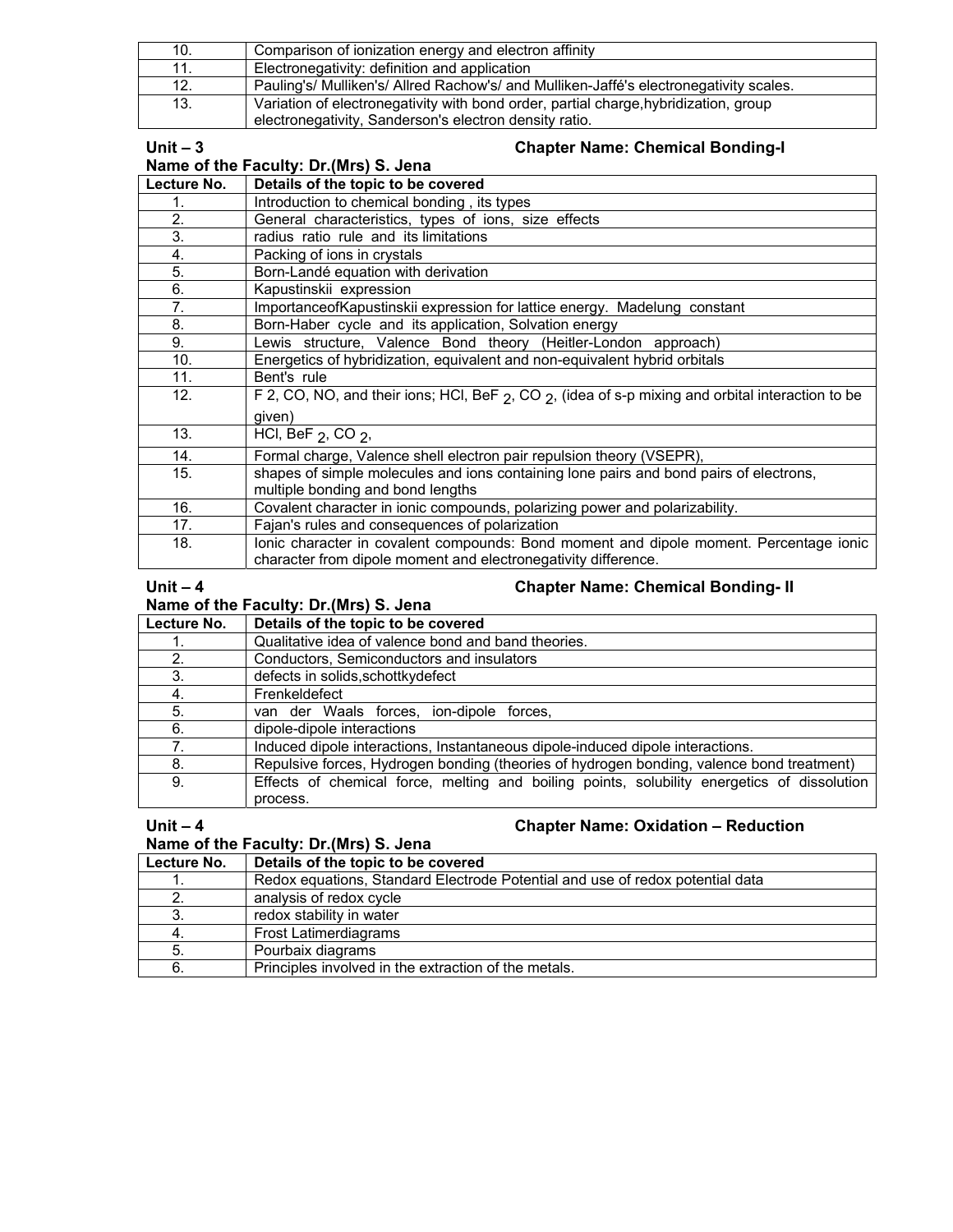Class: B. Sc. **1st Year generic** 1st Semester

## **Course Code: CHG1101 Course Title: Atomic Structure, Bonding, General Organic Chemistry & Aliphatic Hydrocarbon**

# **Lesson Plan**

| <b>Unit</b><br><b>No</b> | Name of the Chapter       | <b>Topic Title</b>                                          | No. of<br><b>Lectures</b> | <b>Name of the Faculty</b> |
|--------------------------|---------------------------|-------------------------------------------------------------|---------------------------|----------------------------|
|                          | <b>Atomic Structure</b>   | Introduction, theories of atomic structure                  | 4                         | Dr(Mrs) S. Jena            |
|                          |                           | Schrödinger's wave equation, significance                   | $\overline{2}$            |                            |
|                          |                           | of $\Psi$ & $\Psi$ <sup>2</sup> , quantum numbers           |                           |                            |
|                          |                           | Different wave functions and shapes of                      | 3                         |                            |
|                          |                           | orbital                                                     |                           |                            |
|                          |                           | Principles for filling the electrons in orbitals            | 4                         |                            |
| $\overline{2}$           | Chemical Bonding and      | lonic bonding                                               | 7                         | Dr. H. S. Sahoo            |
|                          | molecular structure       | Covalent bonding                                            | 7                         |                            |
| 3                        | of<br><b>Fundamentals</b> | Electronic effects in Organic molecules and                 | $\overline{2}$            | Dr. P. K. Jena             |
|                          | Organic Chemistry         | their applications                                          |                           |                            |
|                          |                           | Bond scission and reactive intermediates                    | 3                         |                            |
|                          |                           | Aromaticity                                                 |                           |                            |
|                          | Stereochemistry           | Conformation in acyclic and cyclic systems                  | $\overline{2}$            | Dr. H. Nayak               |
|                          |                           | Optical isomers vs stereo isomers, their<br>representations | 3                         |                            |
|                          |                           | Nomenclature of stereo isomers                              | 3                         |                            |
| 4                        | Aliphatic hydrocarbons    | <b>Alkanes: Preparation</b>                                 | 2                         | Dr. H. Nayak               |
|                          |                           | Reaction                                                    | 2                         |                            |
|                          |                           | <b>Alkenes: Preparation</b>                                 | 2                         | Dr. P. K. Jena             |
|                          |                           | Reactions                                                   | 3                         |                            |
|                          |                           | <b>Alkynes: Preparation</b>                                 | $\overline{c}$            |                            |
|                          |                           | Reactions                                                   | $\overline{2}$            |                            |

## **Course Breakup**

| Unit $-1$                              | <b>Chapter Name: Atomic Structure</b>                                                               |  |
|----------------------------------------|-----------------------------------------------------------------------------------------------------|--|
| Name of the Faculty: Dr. (Mrs) S. Jena |                                                                                                     |  |
| Lecture No.                            | Details of the topic to be covered                                                                  |  |
| 1.                                     | Introduction to atomic structure, Thomsons, rutherfords model                                       |  |
| 2.                                     | Review of Bohr's theory and its limitations,.                                                       |  |
| 3.                                     | Dual behavior of matter and radiation, de-Broglie's relation, problems                              |  |
| 4.                                     | Heisenberg Uncertainty principle. And its significance, spectrum and its types like line            |  |
|                                        | spectrum emission absorption, spectrum                                                              |  |
| 5.                                     | Hydrogen atom spectra justification by Bohr model, Need of a new approach to Atomic                 |  |
|                                        | structure.                                                                                          |  |
| 6.                                     | Basic concept on quantum mechanics? Derivation of Time independent Schrodinger equation             |  |
| 7.                                     | Meaning of various terms in Schrodinger equation. Significance of $\psi$ and $\psi$ 2,              |  |
| 8.                                     | Schrödinger equation for hydrogen atom. Radial and angular parts of the hydogenic                   |  |
|                                        | wavefunctions (atomic orbitals) and their variations for 1s, 2 s, 2p, 3s, 3p and 3d orbital (Only   |  |
|                                        | graphical representation).                                                                          |  |
| 9.                                     | Radial and angular nodes and their significance. Radial distribution functions and the concept      |  |
|                                        | of the most probable distance with special reference to 1s and 2s atomic orbitals.                  |  |
| 10.                                    | Significance of quantum numbers, orbital angular momentum and quantum numbers ml ms.                |  |
|                                        | Shapes of s, p and d atomic orbitals, nodal planes. Discovery of spin, spin quantum number          |  |
|                                        | (s) and magnetic spin quantum number (ms)                                                           |  |
| 11.                                    | Rules for filling electrons in various orbitals,. . Pauli's Exclusion Principle, Hund's rule of     |  |
|                                        | maximum multiplicity, Aufbau's principle and its limitations, electronic configuratoion of elements |  |
| 12.                                    | Electronic configurations of the atoms Stability of half-filled and completely filled orbitals,     |  |
|                                        | concept of exchange energy.                                                                         |  |
| 13.                                    | Relative energies of atomic orbitals, Anomalous electronic configurations                           |  |